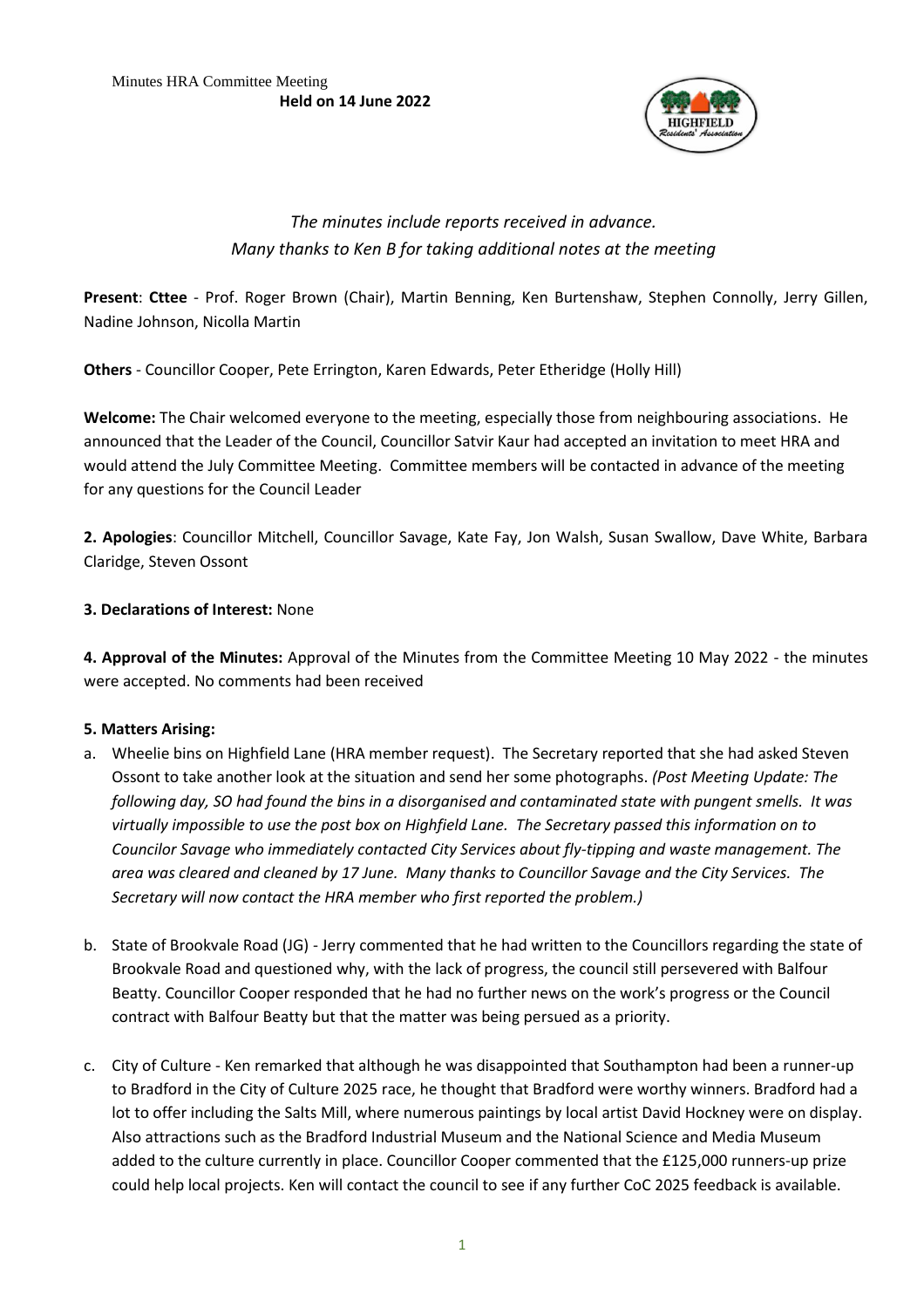### **6. Information from Councillors** – **Note from Cllr John Savage:**

"I understand from social media that the back lane behind Portswood library, which was in a terrible state for many years, has now been resurfaced with a temporary gravel type surfacing.

Last year at the overview and scrutiny management Committee, the Tory administration submitted plans to resurface a private residential cul-de-sac in Bassett. At the time, the resurfacing of private property was against council policy and would require a change of policy to it bring about.

At this time, just after the meeting, I spoke to the deputy Tory leader and asked why this would be invested in while the back lane of Portswood High St, blighting the lives of users of MENCAP and residents living above the shops, should be overlooked. I invited Cllr Moulton to meet with me, and walked him through the site revealing to him the horrible state of the lane. (20 (Dec.)

As I see it, it was politically difficult to repair a private road in Bassett while ignoring this location in Portswood. This was my intention.

As I understand it, the work was done in Portswood to provide political cover for the intended work in Bassett. Since then the administration has changed, though the work in Portswood was completed. While I welcome the improvement to the back lane (which can be justified in terms of the hazard to public health), it is still private land being improved at a cost to the public purse.

My preference would have been that the lane improvements were carried out and charged to the owners of the land. I am continuing to work with the landowners of around 12 derelict garages in the lane who are seeking planning permission to develop the garages to artisan workshop properties; the landowners being content to improve (by condition) the surface of the lane way as part of the plans. These discussions are ongoing between the developer, their planning agent and council planning officers. As a member of the planning panel, I have emphasised my need to keep out of discussions around what may or may not be acceptable.

I guess the temporary improvement to the Portswood backlane should be seen as a windfall benefit (depending on your political view) resulting from some rather extreme policies being planned by the previous administration.

It was discovered that much of the problem with the back lane was that Coffee#1 had a broken foul sewer leaking out into the back lane contributing to the state of the flooding and of course was an important public health issue to get resolved. I'm so glad I was able to bring it onto the radar last December.

Sorry to continue the saga but on visiting the site this morning I am reporting the businesses management of waste and the BetFred bookmakers have broken/disconnected drainage pipes pouring water out into the back lane. I spoke to the manager just after 9am this morning and impressed upon him the need to get this sorted before the lane reverts to a swamp.

Apologies for any political content here." Councillor J Savage Read out by the Chair.

Roger then added that the commmittee received Councillor Savage's report and commended his actions. HRA would publicise the opportunity to develop artisan workshops in the derelict garages. This would be posted on HRA Social Media in due course.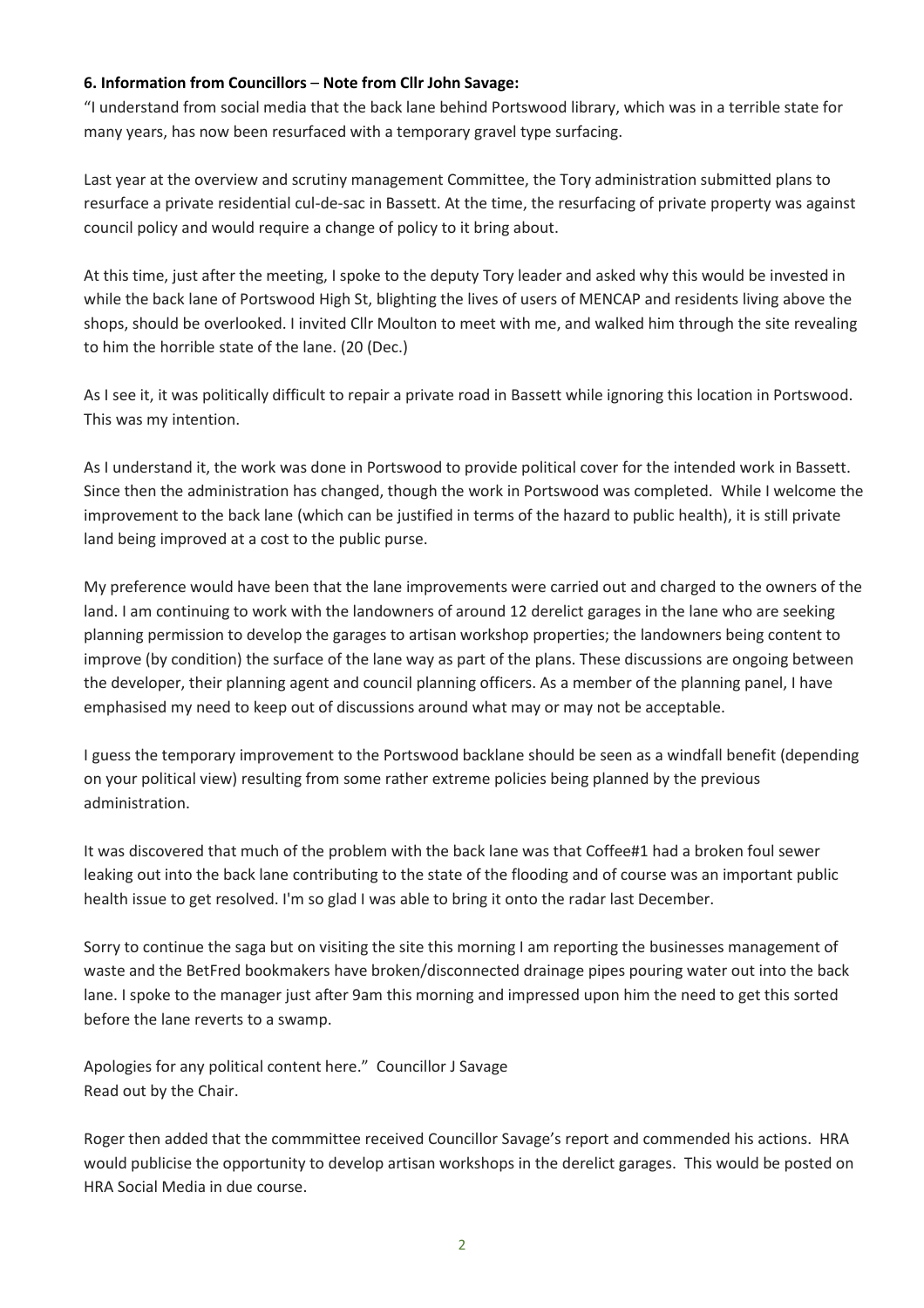# **7. Information from the University**

# **End of Year Waste Collection**

As you are aware the University has paid for two extra collections. Thanks to HRA for sharing the dates with members. Our Student communications Team have also shared these dates within direct student communications. They have also advertised this on their various social channels, and have shared the different donation options available in the local area (Charity shops/ food banks etc).

We have requested extra street cleaning from the council, however they have not confirmed this with the University. We will continue to chase for confirmation of this.

# **City of Culture**

Obviously, the University was disappointed that Southampton missed out on the City of Culture 2025, however we welcome the £125, 000 grant awarded to all runners up.

The University has committed to continue investing in the Southampton 2025 Trust to deliver against an agreed programme putting culture at its heart.

# **Professor Saul Faust- OBE**

Professor Saul Faust has been awarded an OBE in the Queen's Jubilee Birthday Honours.

During the pandemic, Southampton researchers and medics led and supported multiple studies that helped to determine the safety and effectiveness of vaccines for use in adults and children across the world. You can read more [here](https://www.southampton.ac.uk/news/2022/06/saul-honours.page)

# **QS World University Rankings**

The University of Southampton has ranked 78th in the QS World University Rankings 2023. This ranking is down just one place from 2022 when the University climbed 13 places from 90th to 77th. It remains 12 places above its 2021 position and reaffirms Southampton's global status in the top 100.

# **Europe's largest land predator unearthed on the Isle of Wight**

Research led by palaeontologists at the University of Southampton has identified the remains of one of Europe's largest ever land-based hunters: a dinosaur that measured over 10m long and lived around 125 million years ago.

Several prehistoric bones, uncovered on the Isle of Wight, on the south coast of England, and housed at Dinosaur Isle Museum in Sandown, belonged to a type of two-legged, crocodile-faced predatory dinosaur known as spinosaurids. Dubbed the 'White Rock spinosaurid' – after the geological layer in which it was found – it was a predator of impressive proportions (exceeding 10 m in length) - PhD student Chris Barker explains more [here](https://www.southampton.ac.uk/news/2022/06/dino-bones.page)

# **Kate Fay**

Public Affairs Manager (estates)

The committee welcomed th efforst of the University and SCC to attempt to minimise any end of year disrupruption as students leave or move accommodation.

# **8. Planning update -**

a. 34 Crofton Close update, Planning and Rights of Way Panel, 24 May 2022

Nadine presented her notes from thePanel Meeting. Cllr John Savage, was a Panel member and Cllr Gordon Cooper addressed the Panel on behalf of the resident objectors. Jerry and Nadine had also addressed the Panel to object.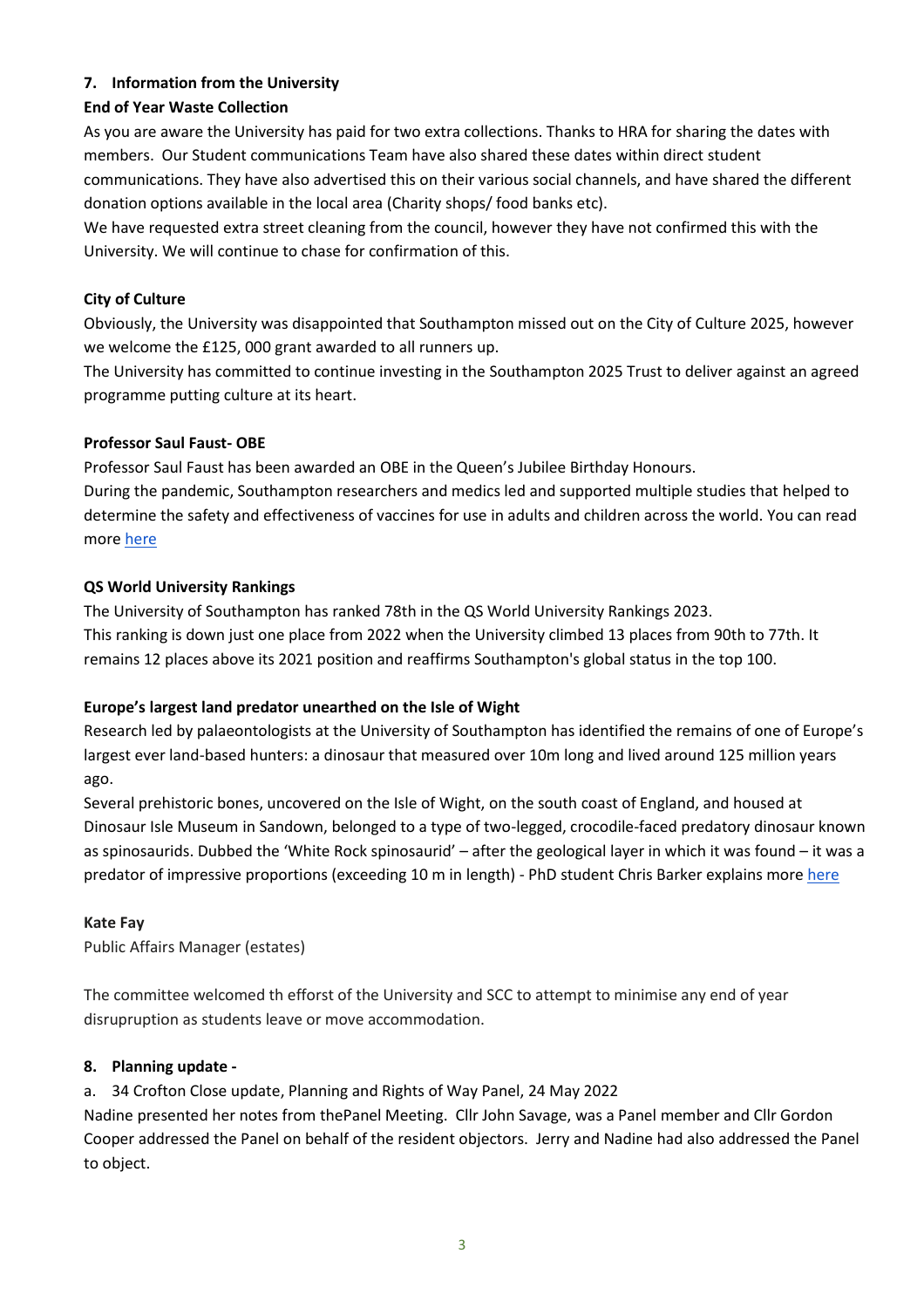The objection had been lost and Conditional Planning Approval approved (conditions concerned materials and building according the plan). The Panel only considered the Planning Application for a kitchen extension. Disappointingly, this disregarded the view of the objectors, who had argued that the whole scheme represented over-intensification of use, especially the potential impact on parking and the alteration to the character and amenity of the estate. Two conditions to the protect the privacy of No 33, by maintaining the trees, were also refused.

The loft conversion to two bedrooms was not marked on the plans and some of the Panel had difficulty understanding how many bedrooms there were. The Case Officer did not clarify the number and said this was not relevant as such conversions did not require Planning Approval.

Pertinent photos that were sent to the Case Officer in advance, were not acknowledged and were later found to have been overlooked. The Panel did not appear to have received them.

Condition 16 was however upheld on the plans to convert one of the garages into a bedroom.

With Planning having confirmed that permission is not required for loft conversions, future HMO landlords might choose converting attic space as a way of enlarging their properties, rather than converting their garages where a Condition 16 applies.

Nadine thanked HRA and the Councillors for their support.

- b. 61 Highfield Close Appeal (BC). HRA had objected to the Planning application to extend into the roof and increase the HMO to Sui-Generis (7). Councillors had been in discussions with family residents over the proposals and other student concerns. HRA will make a further statement to the Planning Inspectorate objecting to the Appeal.
- c. Brookvale Road the Secretary reported that a couple of weeks ago an HRA member had alerted her, via email, to a potential breach of pre-planning conditions at 9 Brookvale Road, which had just received planning approval to convert a 9-bed HMO into 9 flats. The Secretary then conveyed this to SCC. Karl Collymore (SCC Enforcement) subsequently replied to report a site visit. No building work has started and the property is still operating as a 9-bed HMO so there is no breach. The Secretary thanked SCC Enforcement for their quick response.

# **10. Reports**

# a. **Finance** (MB)

Income from May 6 to June 7 = £700.00 - outgoings = £234.05

Total income this year = £3753. Total outgoings this year = £1240

Current account = £10,530. Savings account = £10,003

29 members paid on line this month - £296 subs and £62 in donations. That is double the donation rate compared to the previous months. Donations are 17%, a bit up from last month.

Subs paid in by Nicolla this month (cheque and cash) came to £260 with £82 in donations. This is 24%.

Martin Benning, Treasurer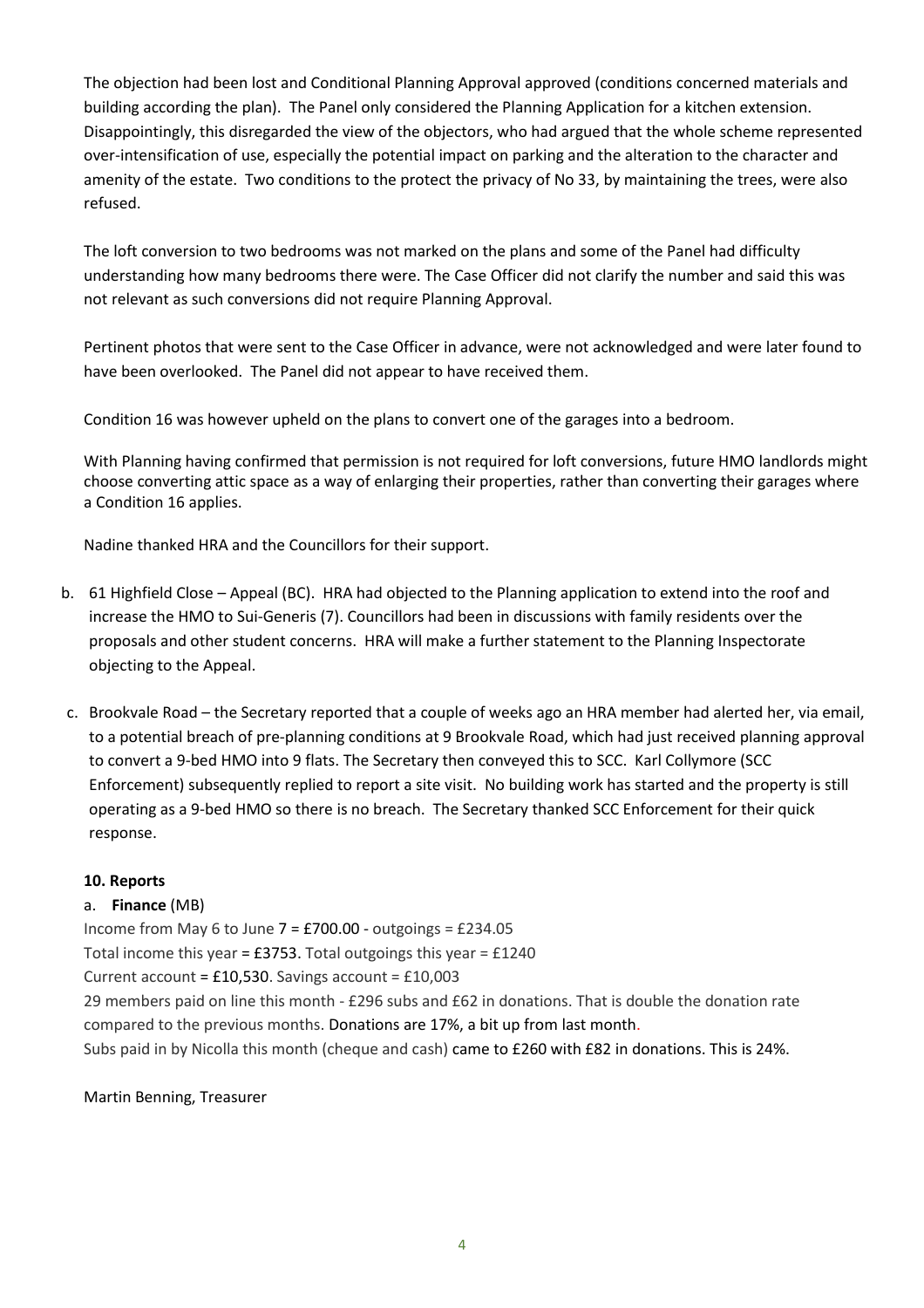### b. **Membership** (NM)

Paid up members 352 (May 347 reported). Rolling (Jan – May) 188 (May 152 reported)

In May 37 renewal letters were sent. 23 have renewed, 12 by BACS; 10 by Cheque; 1 by cash. 14 have not yet renewed.

### Nicolla Martin, Membership Secretary

The chair noted that the Committee needed a better understanding of the reasons for non-renewal.

### **11. Digital Communications** (NJ).

*Facebook:* We now have 811 followers, an increase of 26 since the last HRA Committee Meeting on 10 May 2022.

*Website:* nothing new to report except we need more local photographs please!

*E-news:* this was sent in May to all members and also to all co-opted non-Committee members and Councillors. The Chair congratulated Nadine and Barbara for the quality for e-news and the information.

### **HRA Crime information sharing WhatsApp Group for Highfield**

There have been 4 reported incidents and some public safety information:

a. There was a potential domestic violence incident in one of our representative's streets. It was witnessed twice in the middle of night. Lucy Nagra says it is important to **always** report such potential incidents to the Police on 999 if you hear or see anything. Serious violence and death are unfortunately very common in domestic violence incidents.

b. Two men in a white flatbed lorry, with a grey Kendrick Fencing Ltd logo on the side and scrap metal in the back, stopped outside a house in Oakmount Triangle. One man walked to the back of the house and got abusive and threatening when the owner knocked on the window and told him to leave. The men drove off but returned minutes later and the violent abuse continued. The Police urged the owners to phone 999 if they returned. The lorry registration no was: HN10 YYD.

c. Milk bottles and a polystyrene milk holder were stolen from house(s) in Highfield Lane and turned up on other people's doorsteps/gardens who did not have a milk delivery. A perpetrator was caught on camera.

d. On 14/06/22: Alerted by Lucy N to male in all black clothing (hoodie, coat, trousers) acting suspiciously, going up and down Abbotts Way on a push bike looking at all the houses and talking into his phone. She pulled over, watched. He saw her and hopefully decided this was not a good idea.

e. Southampton City Council has signed up to the Safe Places Network for adults and young people who are out in public and might need a temporary refuge because they feel scared, lost, threatened and at risk and in need of support. Safe Places in Portswood include Waitrose, KFC, the Post Office, and October Books.

Nadine Johnson, Digital Comms